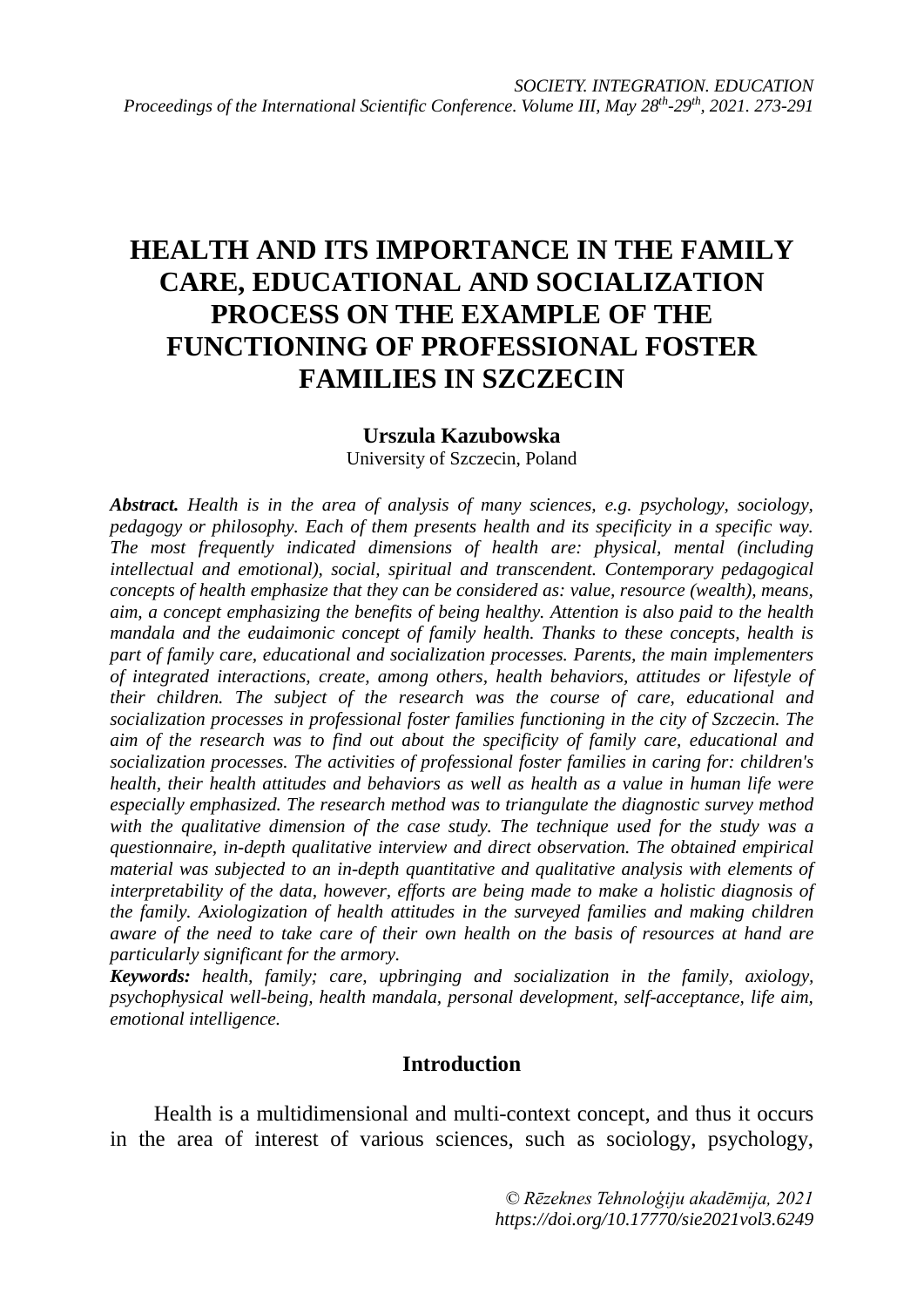pedagogy or philosophy. When considering health, sociology first viewed it in the perspective of the sociology of medicine and its social contexts. Talcott Parsons, as one of the first theoreticians of this approach to health, associated it with medicine defined as a specific social institution, and for him the disease was a social deviation, a state or situation in which a person is forced to seek the help of a doctor or other specialists. For Parsons, social relations within institutions (including those of a helping nature, are shaped in connection with culture or social heritage (Parsons, 1978). On the other hand, while defining the sociology of medicine, Robert Straus refers to its interdisciplanary sources, he also emphasizes the relationship between the biological characteristics of an individual and also in the field of health protection. Health as one of the key conditions for the optimal functioning of an individual in a group and in society. Similary to sociologists, psychologists are also interested in human health and its various dimensions and contrast it with illness (Straus, 1999, 110- 115). Irena Heszen and Helena Sęk (Heszen, Sęk, 2012, 47-55; Heszen- Celińska, Sęk, 2020) define when considering health, they perceive it as the absence of symptoms of illness and suffering, as biopsychosocial well-being, as the potential and qualities of man and his life context, as a process whose other extreme is disease, and as a value. Among the above-mentioned approaches, special attention is paid today to understanding health as human potential. From this perspective, health is a person's ability to change, both to achieve their own physical, mental and social abilities, and to respond to environmental challenges (Słońska & Misiuna, 1993, 68). Health as a process based on the theoretical basis of Aaron Antonovsky's (Antonovsky, 2005) salutogenic perspective is equally often raised today. According to him, health is the end of a continuum whose other end is disease. Hence, health is not a permanent resource, but a process of moving along a continuum. It is interesting that Julian Aleksandrowicz (Aleskandrowicz, 1972, 80), an outstanding Polish doktor, defined health in a similar way earlier than Antonovsky. Contemporary views of health from the perspective of psychology pay attention to its understanding as a value. In this concept, health and disease are not placed on a common continuum, but similarly to other values, they have specific signs and are treated separately. Health is a positive value that a person strives for, and its opposite is - a disease - a negative value that man avoids (Tomaszewski, 1975, 17-36). Health also appears in the philosophical narrative, for example in Władysław Tatarkiewicz, who considers its connection with happiness. Although these concepts cannot be equated with each other, they are very similar in their formal structure. According to Tatarkiewicz, health is one of human goods, but not the only one (Tatarkiewicz, 1979, 218). It has various object references and a person can be healthy in many ways. Contrary to contemporary health researchers, Tatarkiewicz does not identify it with happiness, but there is a close relationship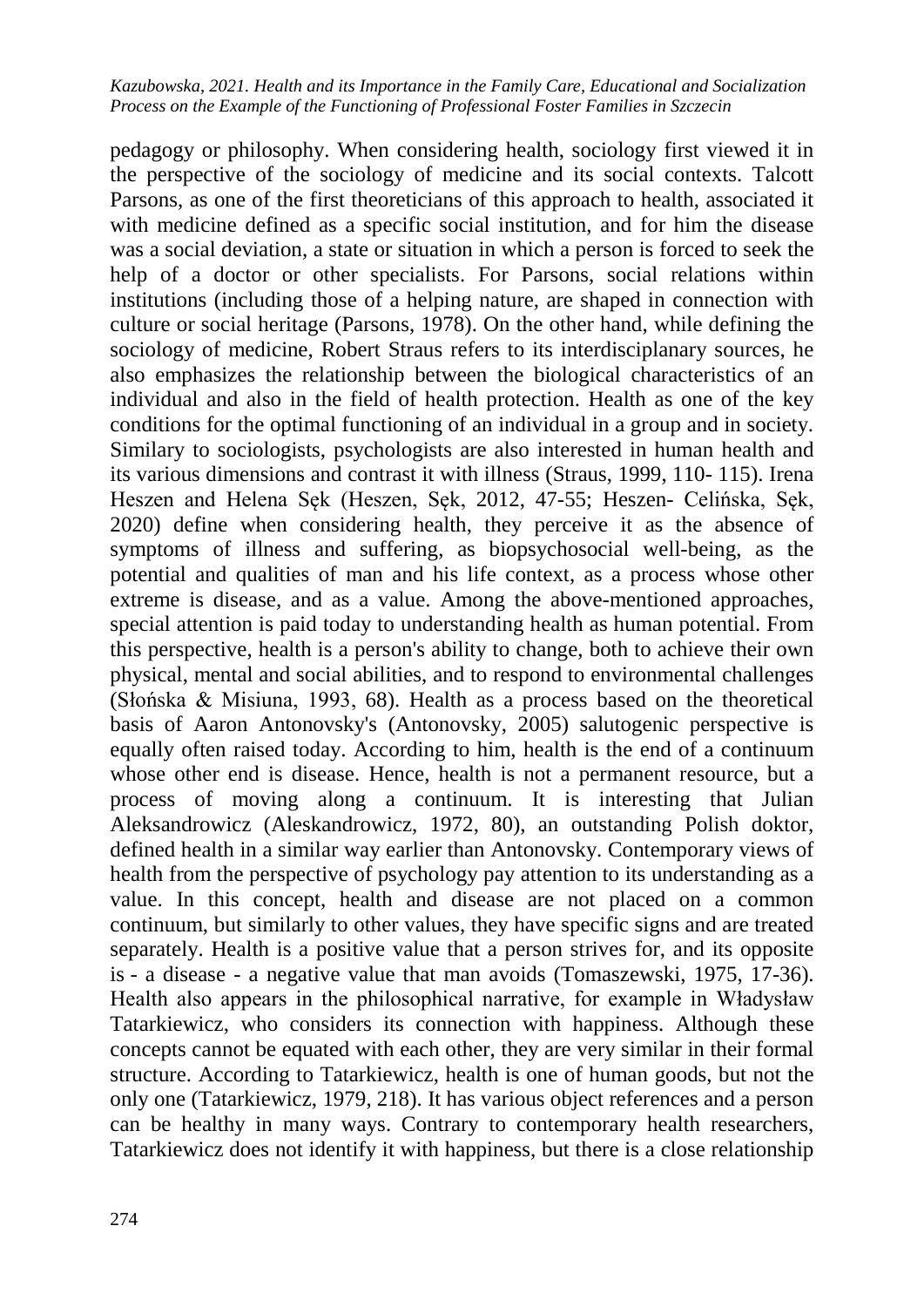between these two concepts. Happiness is a natural symptom, but not always possible. Health is an essential condition of happiness, but not the only one. Pedagogy also places health and health education in the spectrum of interests. Already Helena Radlińska, the founder of Polish social pedagogy, emphasized the importance of "education for health", which consists in helping people acquire knowledge about health, in forming habits, skills and efficiency to consolidate and improve health, help in growthing it and forming attitude towards him (Radlińska, 1951, 364). Radlińska treated health education as a component of the health culture of individuals and society. When we refer to these issues today, it seems to be relevant, even though so many years have passed. The aforementioned upbringing is particularly serious in the context of the implementation of family educational, socialization and care processes. Referring to the views of Radlińska, Maciej Demel emphasized the multilayered structure of the content of health education (Demel, 1980, 69). The first category is health protection and preventing its damage, the second is rescue, i.e. emergency assistance, treatment and rehabilitation. Another category is activities aimed at the active improvement of health, its self-control or sexual education. Thus, health education is, after Demel, an integral part of forming a comprehensive personality, and it consists in: creating habits directly or indirectly related to the protection and improvement of mental and physical health; developing appropriate pro-health skills; setting the will and forming attitudes enabling the use of hygiene, effective care, disease prevention and treatment; stimulating a positive interest in health matters through episodic and systematic enrichment and deepening the knowledge about oneself and other people's health, i.e. social health. Thus, health according to Demel should be perceived in a dynamic, positive, optimistic, objective and at the same time subjective way. However, health education must be interpreted in terms of both physical and personality (needs, motives, messages, beliefs, skills, habits and attitudes). This Demel (Demel, 1980) concept had and still has many followers. You can replace, among others Edward Mazurkiewicz (Mazurkiewicz, 2003, 51- 70), Z. Słońska (Słońska & Misiuna, 1993, 68), Andrzej Jaczewski (Jaczewski, 2001, 265), Ewa Syrek (Syrek, 2008), Stanisław Kawula (Kawula, 2012, 148 - 158), Katarzyna Borzucka-Sitkiewicz (Borzucka – Sitkiewicz, 2010) or Barbara Woynarowska (Woynarowska, 2017). These researchers advocate a holistic health model. The model consists of the following dimensions of health: physical, mental, social and spiritual. Physical (somatic) health is the proper functioning of the body and its individual organs and systems in accordance with the stages of human development. Mental health is a dynamic state of internal balance that enables individuals to use their skills in harmony with universal social values. Mental health includes mental health, i.e. the ability to think logically and clearly, and emotional health, i.e. the ability to recognize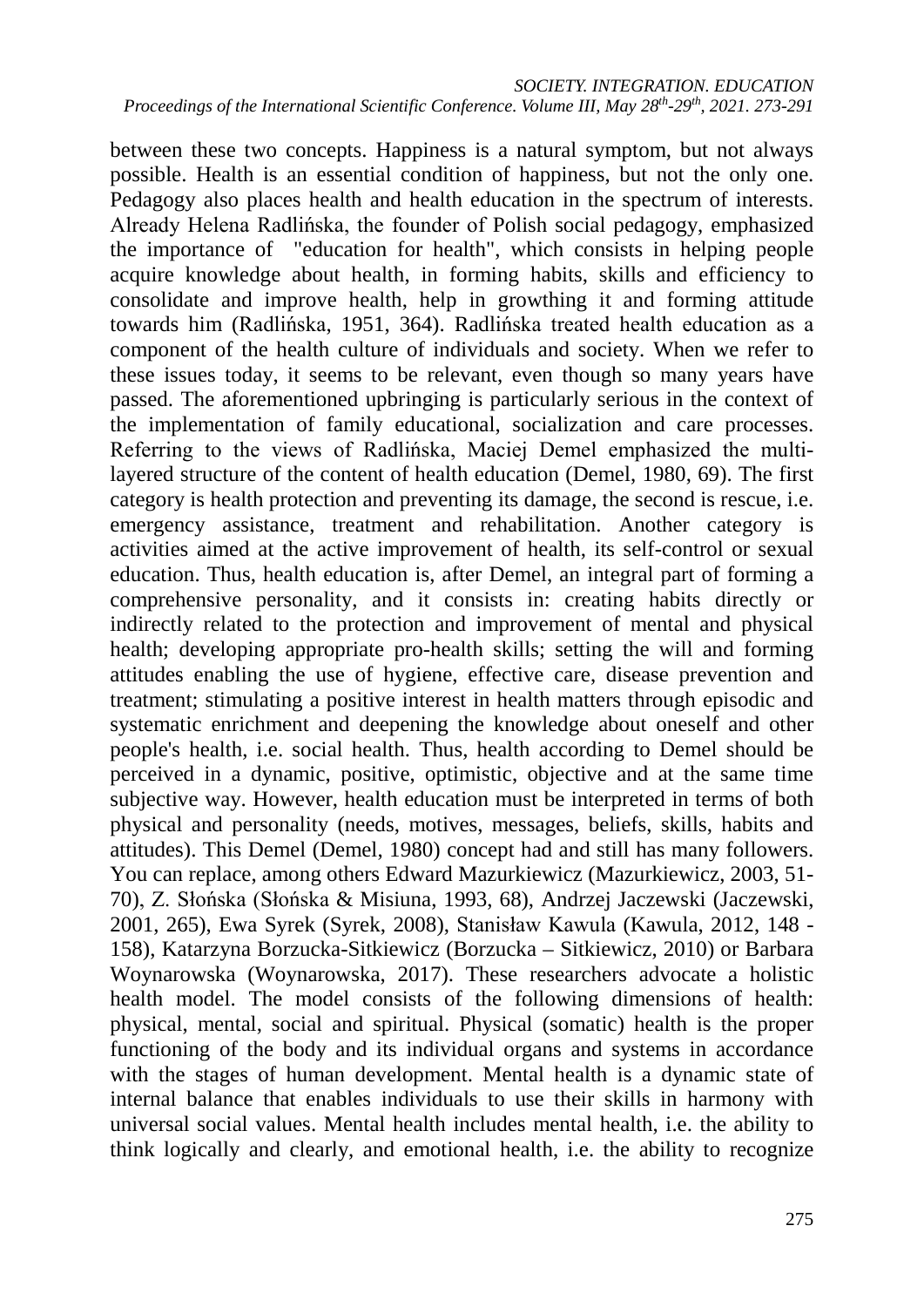experienced feelings and express them adequately, and the ability to cope with stress, tensions, anxiety, phobias or depression. Social health is the ability to maintain proper interpersonal relationships in the closer and more distant group or in the community in which the individual functions and selected representatives of society. Related to the concept of social health is the concept of social well-being. Social welfare, following Corey Keyes (Keyes, Ryff, Shmotkin, 2002), is a positive assessment of the experiences of belonging to a community society and it is associated with the action of social acceptance, social coherence, social actualization, social contribution and social inclusion. Spiritual health is often considered in connection with religion, but it is also related to the principles and methods of creating and maintaining inner peace as well as inner homeostasis. In the area of spiritual health, a narrative of spirituality appears. Spirituality is a psychological concept that has the status of a multidimensional theoretical construct. It plays a regulatory function in relation to a specific area of human activity, including both observable behaviors and internal experiences. The essence of spirituality is transcendence understood in the process, consisting in the activity of the individual going beyond the limits of the currently experienced self or experiencing one's own existence. Transcendence is an "upward movement" towards growth and development, it is a meaning-creating process that stimulates the growth of the sense of meaning in life and its affirmation. So spirituality is about being able to grow throughout your life. The presented holistic model of health allows for an optimal analysis of health and its importance in the entire life development of a person and the processes that he is subject to, with particular emphasis on family educational, socialization and care processes. Below is a diagram of the holistic health model as an author's work, which will be included in the analysis of the collected empirical data and their in-depth interpretation in the following part of the text.

The presented research on professional foster families in this study was carried out as part of the project "Professional foster family - a chance for a better future for a child" affiliated at the Department of Social Pedagogy of the Institute of Pedagogy, Faculty of Social Sciences of the University of Szczecin in 2014-2020. As part of it, the wide spectrum of functioning of professional foster families operating in the city of Szczecin, Zachodniopomorskie Province (Poland) was studied. One of the areas studied was health, taking care of it in professional foster families, teaching attitudes and health behaviors of children staying in them.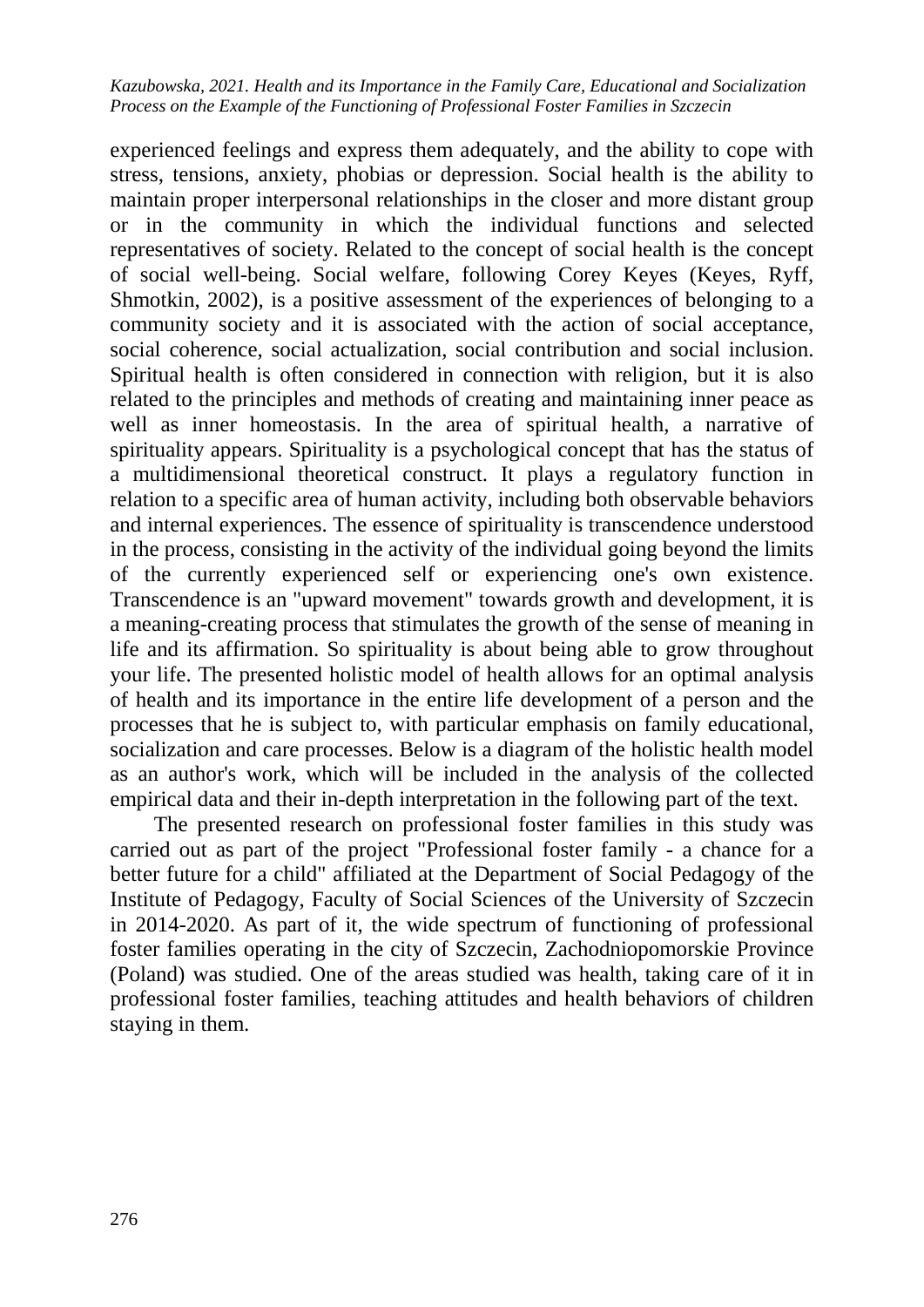#### *SOCIETY. INTEGRATION. EDUCATION*

*Proceedings of the International Scientific Conference. Volume III, May 28th-29th, 2021. 273-291*



*Figure 1 The Health Diamond (by author)*

### **Methodological Basis of Research**

Among the surveyed professional foster families there were: 9 professional families, 3 professional families, and 16 professional families acting as family emergency units. In total, 28 foster families with 182 children were examined. The respondents also included family care coordinators, 6 people, as well as 6 social workers working in the city of Szczecin in the Municipal Family Support Center in Szczecin, 6 family assistants and 6 family doctors and specialists. For the purposes of this study, the importance of health and health education in professional foster families for children staying in this form of foster care was analyzed. The analysis of the foster parents' methods of caring for health and the forms of health education implemented in their families was considered through the prism of Ludwik von Bartalanffy's concept of family epistemology, whose fervent supporter in Polish psycho-pedagogical literature is Ryszard Praszkier (Praszkier, 1992, 37-61; von Bartalanffy, 1984), the concept of Mandala health by T. Hancock and F. Perkins (Hancock, Perkins, 1990, 8-10), the concept of ethnomethodology by A. Schütz (Schütz, 2006, 137-192) and the eudaimonic concept of family health. The analysis of the obtained material took into account the holistic health model developed by the author, the so-called The health diamond.

Triangulation of research methods and techniques was used in the research. A diagnostic survey method with a qualitative dimension of the case study was used. The use of method triangulation makes it possible to obtain richer material and a wider interpretative spectrum of the problem under study. As part of the diagnostic survey, a questionnaire was used for foster care coordinators, social workers, family assistants and family doctors as well as specialist doctors.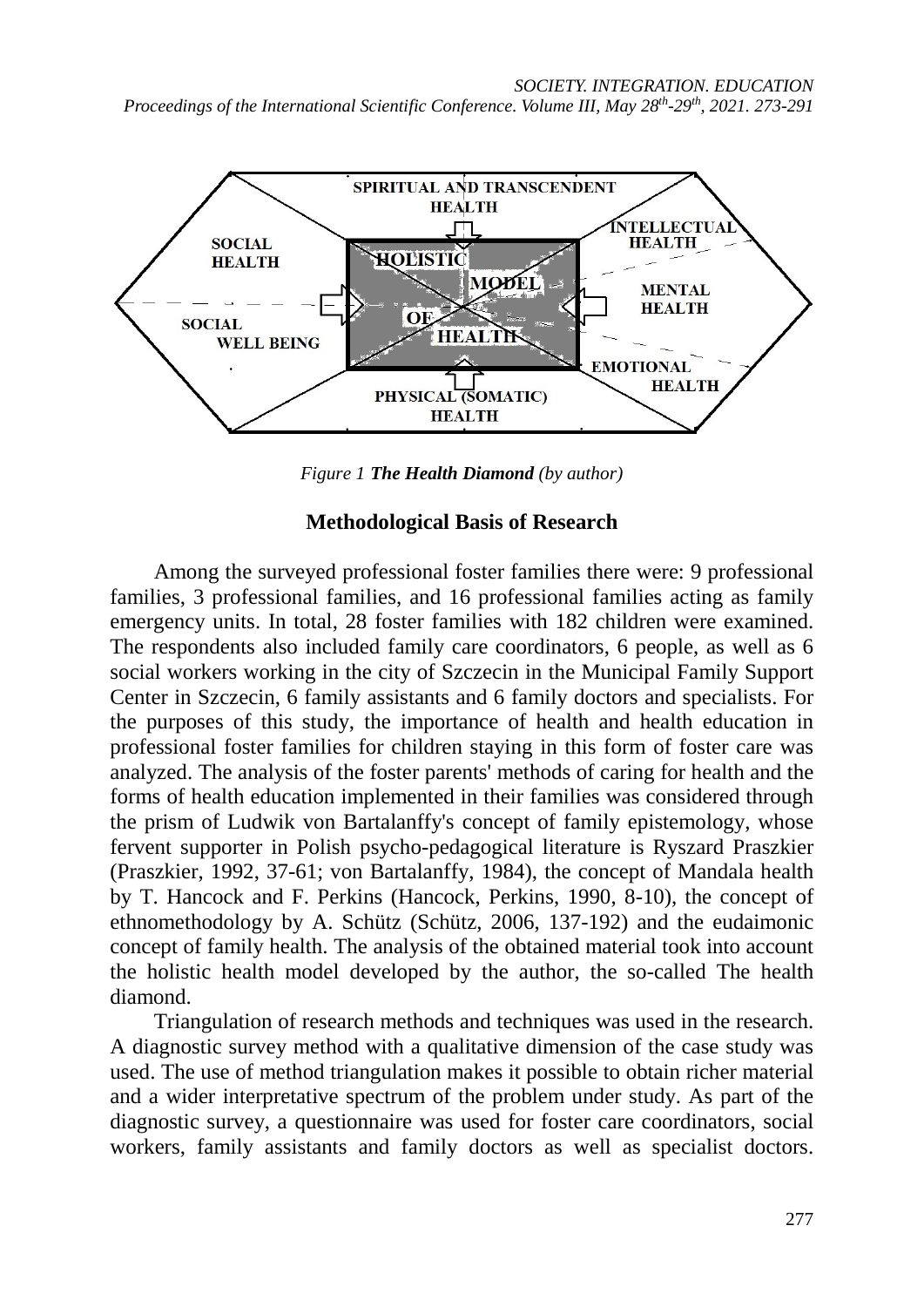However, as part of the case study, an in-depth qualitative interview with foster parents in professional foster families was used, from which a wide spectrum of knowledge was obtained about the functioning of their family and the creation of upbringing, socialization and educational processes in relation to children temporarily entrusted to them. As part of getting to know the specificity of the processes carried out in foster families, many areas were focused on, including on methods of caring for health and forms of health education applied to children staying in them. The material obtained through the interview was supplemented with the technique of direct observation of family members and their behavior, which allowed for deepening the knowledge about the ways of carrying out the upbringing, socialization and educational processes in the surveyed foster families. The obtained empirical material was subjected to an indepth quantitative and qualitative analysis resulting from confronting the data with the above-mentioned methodological concepts. By interpreting the obtained data, efforts were made to make a holistic diagnosis of the studied families. While characterizing the ways of caring for health and forms of health education used by foster parents in professional foster families operating in the city of Szczecin and their impact on the process of forming family educational, socialization and educational processes directed at children staying in them, ethical issues were not omitted. The family and the study of its holistic functioning have always been and still is one of the areas marked by ethical dilemmas. The family environment as the first and most important educational environment in human life is a unique research area of a sensitive nature. This is called a soft area of research that requires a researcher to be reflective, deeply reflecting and interpretative multidimensionality, specific research intuitiveness, and narrative family life. When analyzing the problem of methods of caring for health used by foster parents in the context of their educational, socialization and care processes towards children entrusted to them, unambiguous assessment and evaluation were avoided, and subjective classification of phenomena and processes was avoided, while the aim was to subject the obtained data to a multidimensional, objective analysis aimed at creating a holistic model of possibly effective reintegration work with biological families of children staying in family forms of foster care.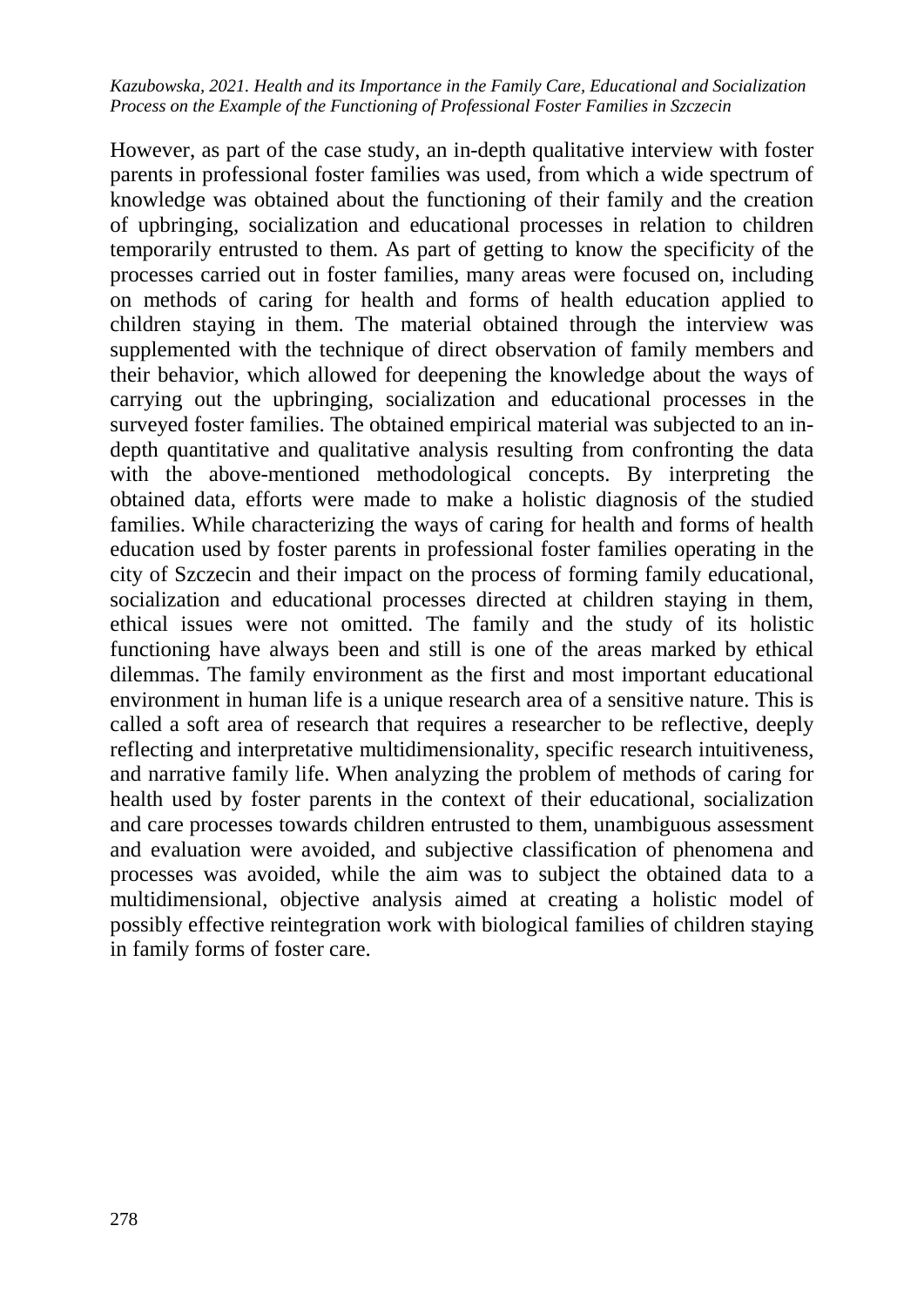# **Health in the Family as a Significant Area of Influence in the Spectrum of Family Educational, Socialization and Care Interactions in the Light of Own Research**

## **Health and Health in the Family / Family Health - an Outline of the Problem**

Health in the dimension of pedagogy, especially in terms of social pedagogy, has long been in its area. When analyzing the creative achievements and achievements of Helena Radlińska (Radlińska, 1951) in the field of the concept of social pedagogy, it can be clearly seen that modern health pedagogy is based on this concept in the cognitive and theoretical sense, educational practice and social work. The concept of the environment is a basic concept in pedagogy, especially in social science, it is understood as an element of the natural, social and cultural structure. These planes interpenetrate and are integrally related to each other. Therefore, the human living environment becomes a component that is part of social pedagogy, but also of health pedagogy. When we define social pedagogy as a metatheory of health pedagogy, it can be assumed that the object of learning, analyzing scientific research and activities in health pedagogy results strictly from the theoretical foundations of social pedagogy and its functions, because this discipline deals with the theory of environmental conditions of education and human development, as well as with theory and practice the formation of various environments, including the most important of them - the family. According to Ewa Syrek, health pedagogy is a sub-discipline of pedagogy, the subject of research interests and analyzes are socio-environmental determinants of health and disease, multi-faceted and multi-sector environmental activities (institutional and non-institutional) for the health of various social groups, and research and evaluation of the health education process education) aimed at improving physical, mental, social and spiritual health as well as life skills favoring a healthy lifestyle and improving the quality of human life in order to design pedagogical and educational compensatory activities for the individual and the environment, also used in social and educational work (Syrek, 2008, 21). Research on health pedagogy focuses on the most important determinants of health and disease, points to its social, environmental, cultural components (norms, values, health behavior patterns, health awareness), socio-economic (employment, unemployment, etc.), social stress, access to education, social inequalities, social policy of the state, poverty and marginalization of some individuals or social groups or access to health. The main cognitive and research tasks in the field of health pedagogy are related to the diagnosis of various components of health and disease, the needs of individuals, groups or communities, creating a spectrum of health education, improving the quality of life and compensating for the effects of developmental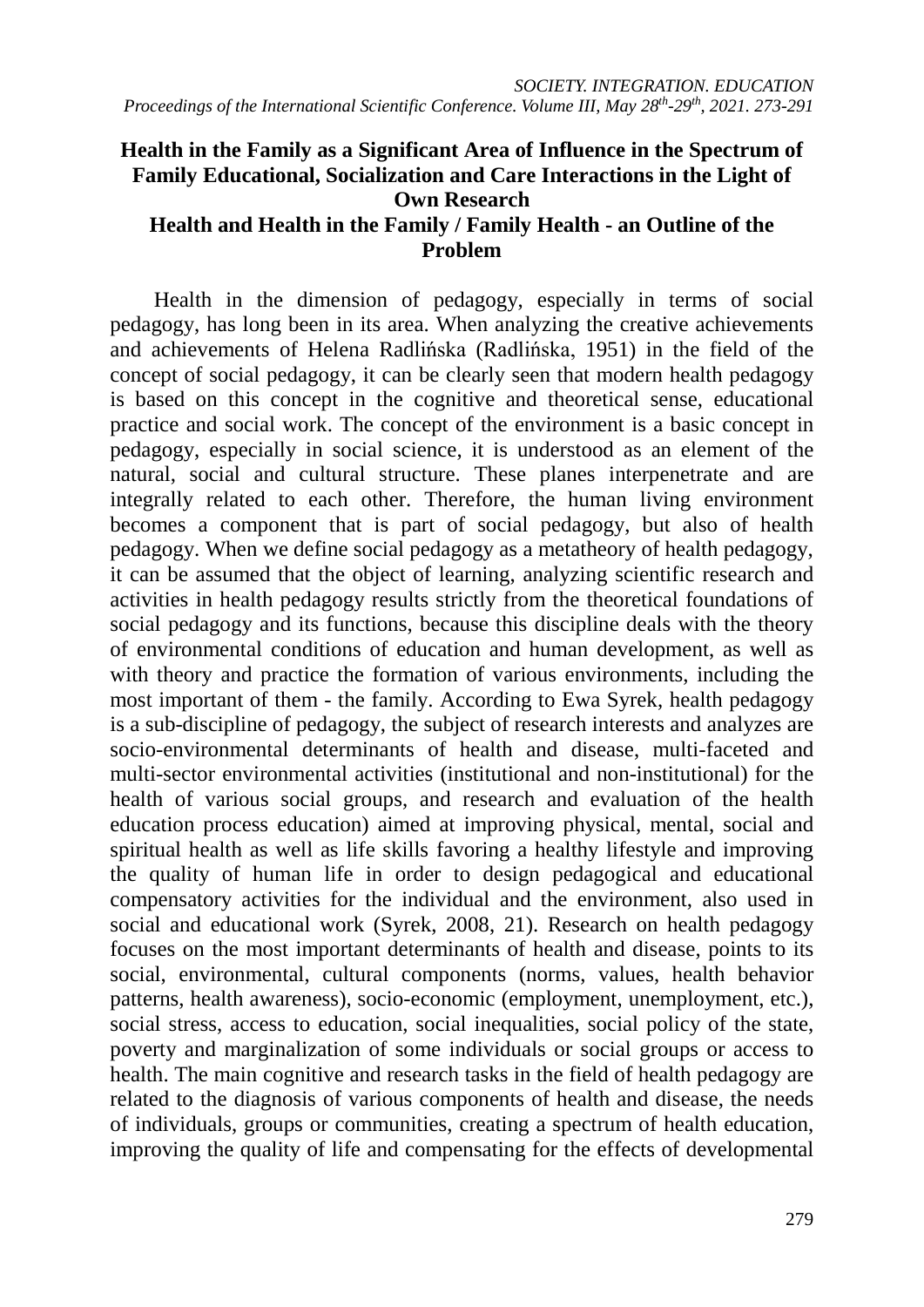dystrophies through the social support system, creating preventive programs and promoting health. From such understanding of health pedagogy, several approaches to health can be derived: as a value, resource or wealth that a given individual has at his disposal, a means to achieve a better quality of life, the purpose of supporting and helping activities aimed at leading an individual to biopsychosocial well-being, or perceiving health as a concept that emphasizes the benefits flowing from it. from "being healthy" to the negative consequences of illness. The aforementioned views of health used in the field of health pedagogy provoke specific questions about the health models that result from them. In the literature on the subject, there are four models describing and explaining health, its processes and predictors. The following models can be mentioned: biodynamic, biopsychosocial, holistic-functional, socio-ecological, and mental well-being models. In the biodynamic model, health and normality are not perceived as natural states: health is an objectified category and is characterized by the absence of disease, ailments or biological dysfunctions. A disease is an abnormal condition of the body that causes disorders and the risk of developmental dystrophy in humans. In the biopsychosocial model, health and disease are treated as a system of interactions where biological (genetic, physiological) factors interact with psychological (personality, cognition) and social (society, family, media) factors. The holistic-functional model of health assumes that man is part of a larger whole and is influenced by mutual humanenvironment relations. Man as a complex and connected with the environment unit equipped with consciousness adapts to changing requirements, balances requirements with possibilities, using and developing resistance resources. In this model, health is understood as an adaptation process aimed at maintaining a dynamic balance between systems. Health is expressed in the mutual relationship between the functional structures of humans and humans and their environment. In this model, health and disease is systemic, holistic and processual, and both health and disease have a creative and identity dimension. Another model of socioecological health emphasizes the central place of man in the surrounding world and introduces the fields of health. The fields that determine the health of an individual include biological factors (genetic baggage, inborn features, immune system, biochemical, physiological and anatomical features), human health-related behaviors (pro and anti-health), physical environment (housing conditions, features of human environment, habitats of human activity), psycho-socio-cultural environment. These health fields form the so-called A health mandala developed in the 1980s by the Toronto Department of Public Health (Hancock, Perkins 1990, 8-10). This model, which is the theoretical basis for health promotion, explains the multiple relationships between the physical, social and cultural environment and health. The mandala of health consists of several concentric circles, in the center of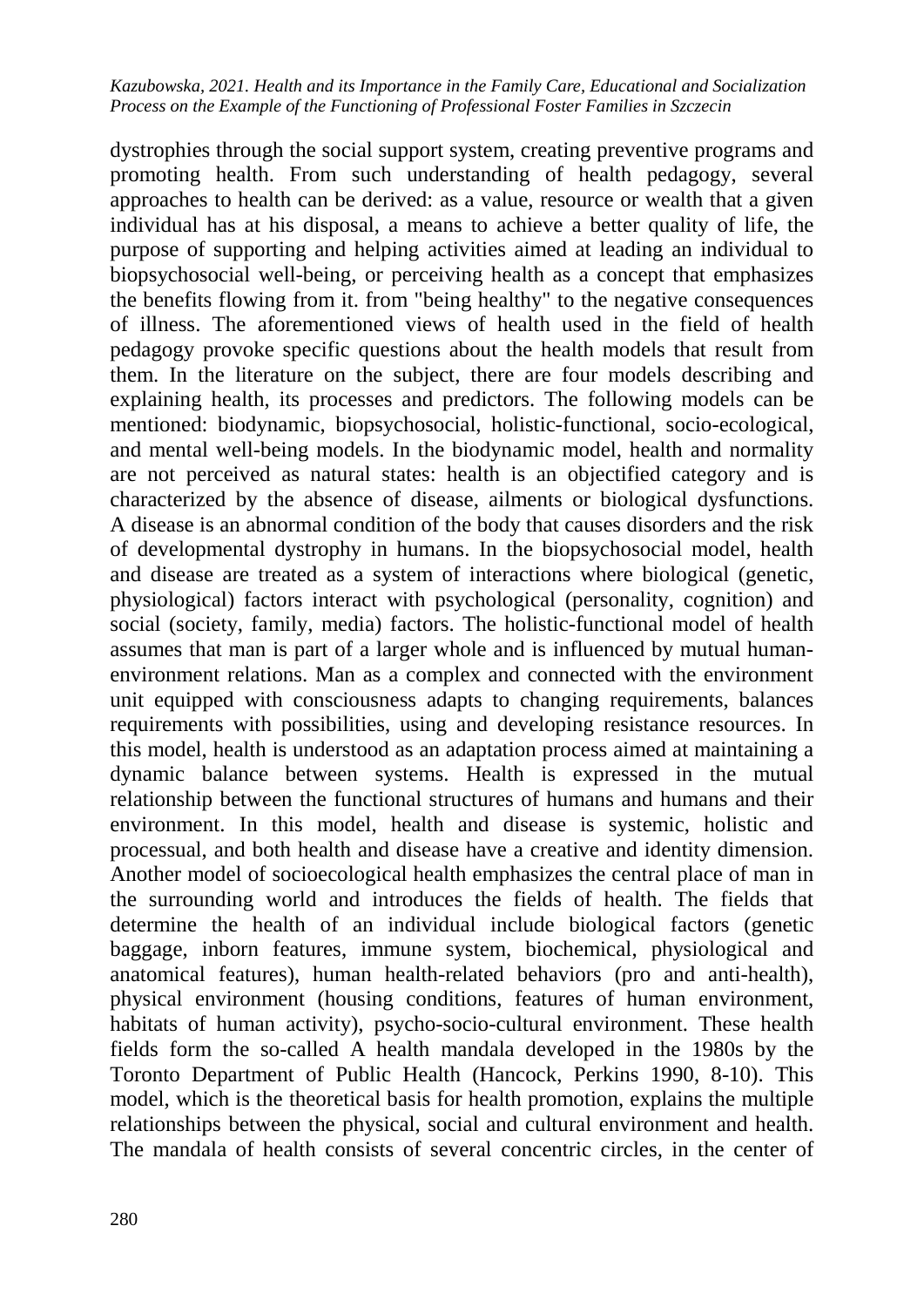which are: man composed of body, mind and spirit, subject to the influence of sup- and subsystems; the family as the most important educational and socialization environment that plays a fundamental role in forming the value system, including health-related attitudes and behaviors. In order to enrich the multidimensional analysis of the obtained data, the Health Mandala will also be taken into account in the further part of this study. It is considered a holistic model because it shows how health (even in the family) is determined by the physical and social components of the environment. It also has the feature of dynamics, due to the fact that individual factors are treated as causes of a specific health condition and can be modified by every person. Hence, researchers using Mandala emphasize individual responsibility for health, of course, according to the stage of human development and life. The interactivity of the Health Mandala is also emphasized, which means that its various components interact with each other at the same time, strengthening or suppressing their effects. The last model of health known in the literature is the model of mental well-being, the creator of which is Caroll D. Ryff (Ryff, 2017), which within this model included six components of well-being: selfacceptance, positive relationships with people, autonomy, coping with the environment, purpose in life or personal development. This author's approach is called integrative because it is based on Aristotle's unifying philosophical tradition of eudaimonia, which is also favored by Martin E.P. Seligman (Selingman, 2005) in his approach to happiness. According to the latter, a good life and gratification are conditioned by developmental traits of human character. Ryff's (Ryff, 2017) model of mental well-being and his research clearly emphasize that the structure of mental well-being changes in the course of a person's life. The above-mentioned models of health, and especially the last three of them, can be extremely useful for the interpretation of the issues of health in the family / family health, which is reflected in the text below.

When analyzing health in a pedagogical perspective, one can also find the concept of a healthy family or a healthy family system. Ryszard Praszkier, seeing the family through the prism of epistemology, talks about a healthy (normal) family system. In his opinion, it is a system in which there are clear and decisive boundaries between it and the environment, subsystems (especially parental subsystem) are clearly distinguished, the structure (norms, role, hierarchy) is open and clear, open exchange with the environment is possible, there is flexible ability to adapt to external or internal changes and the ability to overcome crises (Praszkier, 1992, 37-61). Further characterizing a healthy family system, the author mentions that it is characterized by overt epistemology open to new information, constructed jointly by all family members, and there is also a harmonious balance characteristic for a given family between the community relationship and the exchange relationship in the family. Therefore,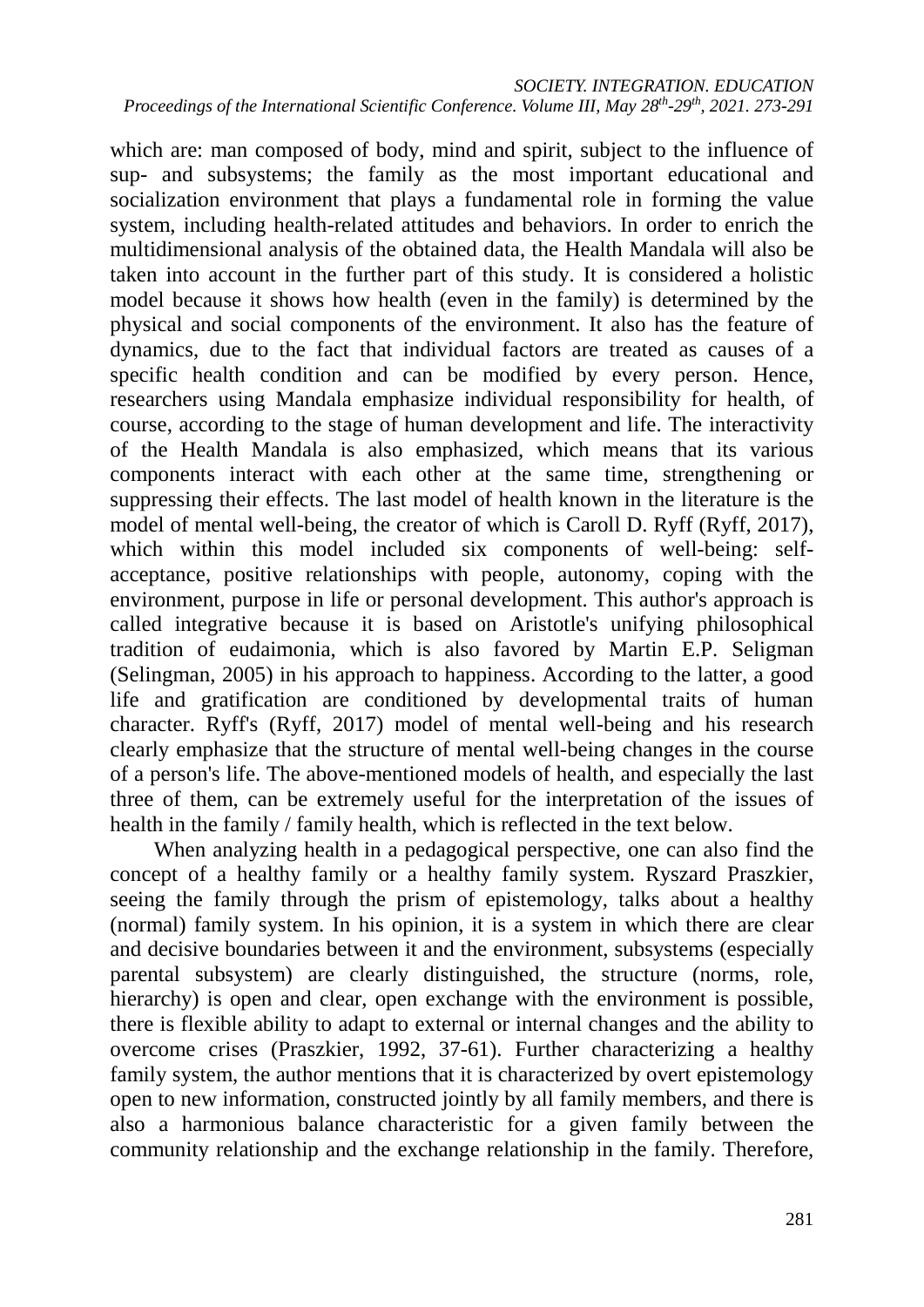a healthy family in this narrative is a family consisting of people with various personalities who, in their various relationships, aim at building reciprocity, cohesion as well as the exchange of thoughts, feelings and experiences, which in total leads to building family homeostasis, as well as readiness to overcome crises and difficulties which in total, it leads to the creation of a unique identity for each family. When considering family health, the eudaimonic concept of health seems to be very interesting (Ryff, 2018). It assumes that the family forms resource conservation behaviors and supports the maximum development of the individual's well-being and potential throughout the family. In this model, health is understood as self-realization, for which each family member draws on the resources already possessed in order to increase overall well-being and wellbeing. The eudaimonic model of health emphasizes such elements of the functioning of the family as the most important educational environment and a specific socio-ecological system, such as: values in the family, communication patterns and decision-making in the family, roles played by individual family members and their status, rituals and rights recognized in the family, education in a holistic dimension, with particular emphasis on cultural education and health education.

## **Health and Education for / for Health in the Perspective of Family Upbringing, Socialization and Care Processes Implemented in Professional Foster Families Functioning in the City of Szczecin**

In the literature on the subject, a lot of attention is paid to the specificity and conditions of family upbringing, socialization and caring processes as unique and unique influences forming the personality and influencing the creation of an individual's identity. Andrzej Janke (Janke, 2008), emphasizing the specificity of upbringing in the family, pays special attention to the impact of reflective and unreflective interactions of the family towards children, the actions of parents of the nature of influence and cooperation, the naturalness of the family bond and the redundancy of ties not based on marriage, kinship or affinity, the specificity, uniqueness and intimacy of life family with social openness and the consequences of the institutional character of the family, a sense of communal unity with the individuality of the interests of individual members, and the process of continuous creation of multidimensional educational interactions taking place in the family. When analyzing the family upbringing process, its multidimensionality is noticed and the following areas of family upbringing are mentioned: upbringing in the family, upbringing for the family (towards the family, outside the family), upbringing by the family (thanks to the family, for society). These planes indicate three areas of family pedagogy important for scientific research, the awareness of which favors the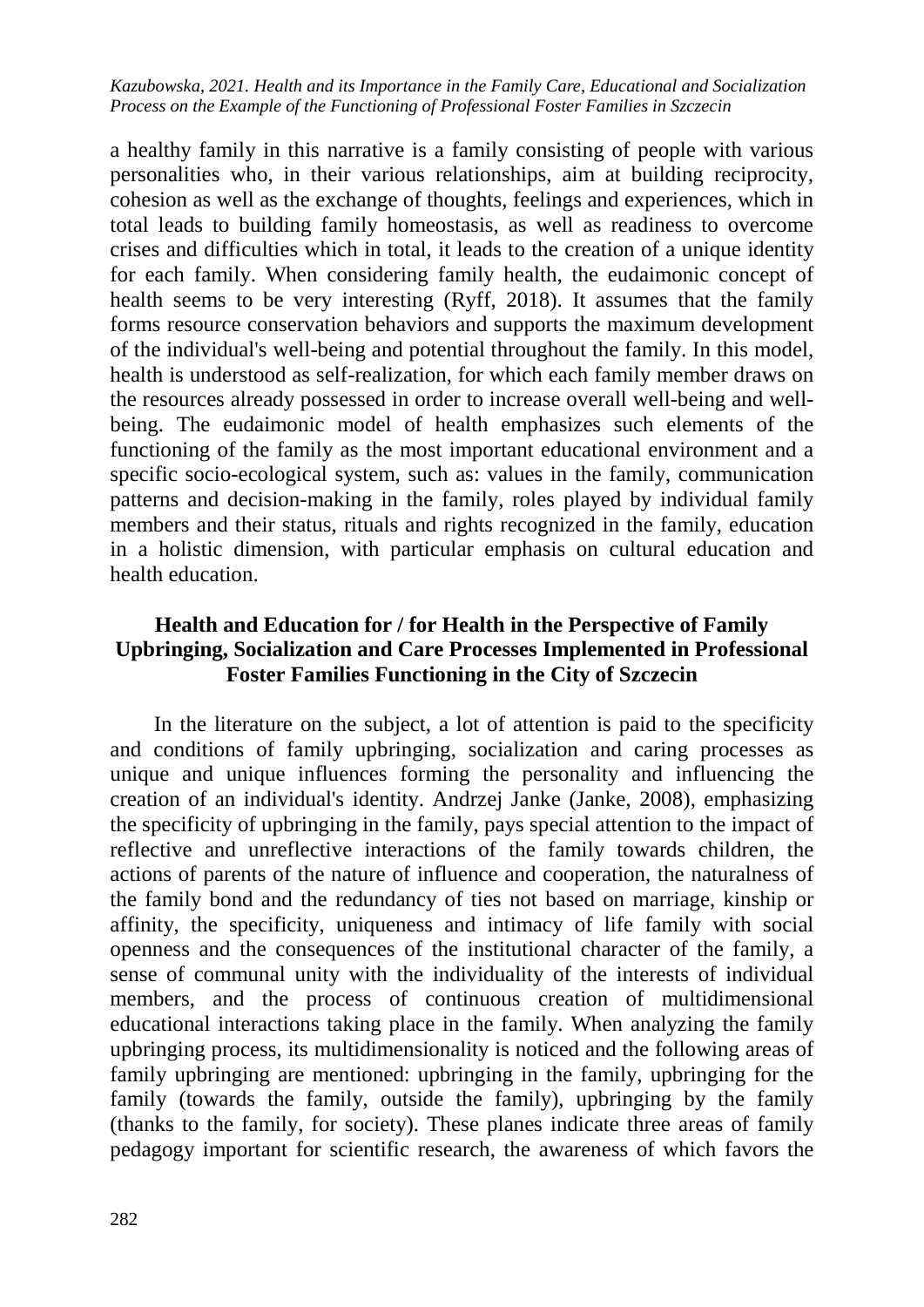integration of pedagogical knowledge about the family and combining it with the view of other scientific disciplines dealing with the family, aiming at the formation of a new dimension of family research, known as familiology. On the other hand, socialization is the process of socializing an individual, e.g. by transferring cultural heritage from generation to generation (acculturation). In the process of socialization, an individual is introduced to participate in social life, learns to behave according to adopted patterns, to understand culture and to perform specific social roles, and is implemented to manifest certain attitudes and behaviors. In integral connection with this activity, the developing internal family culture has a significant impact on the formation of the lifestyle and health behavior of children growing up in the family (Kazubowska, 2010, 36-50).

By implementing the research process among 28 professional families operating in the city of Szczecin, the focus was on learning about the process of caring for the health of children in these families and the forms of health and health education. First, foster parents were asked how they perceive health and why, in their opinion, it is so important in human life, including that of the "little man" entrusted to their care. All respondents agreed that the issue of health in the entirety of the educational, social and care processes they carry out for the benefit of children staying in their family is the most important and primary issue they pay special attention to. As one of the surveyed foster mothers said, "it cannot be otherwise if I did not first take care of the child's health, its health problems and try to help him with all my strength". For the surveyed parents, health has many dimensions, such as physical, mental, spiritual, social, and all of them, integrating, require from them commitment and special attention to this area of educational, socialization and care activities. Next, the question was asked what, in their opinion, influences the specificity of parents' attitudes towards health and their care in family educational and socialization processes. The surveyed parents stated that it was primarily influenced by the values possessed and interiorized by parents (Kazubowska, 2019, 240-253). Values determine ways of thinking about health and influence the process of caring for it throughout life. Health for the surveyed parents is an autotelic value and it determines the ways of forming the continuous creation of activities aimed at its protection. Facing upbringing challenges in the process of working with children in their families, they try to convey this value to them in everyday life situations.

According to the surveyed parents, another determinant of the attitude towards health and caring for it are the beliefs which, as a result of individual human experiences, significantly affect the attitude towards health. According to the parents, beliefs in the family about what is healthy and what is not directly translate into health behaviors of all family members, with particular emphasis on children. Further surveyed foster parents indicate the importance of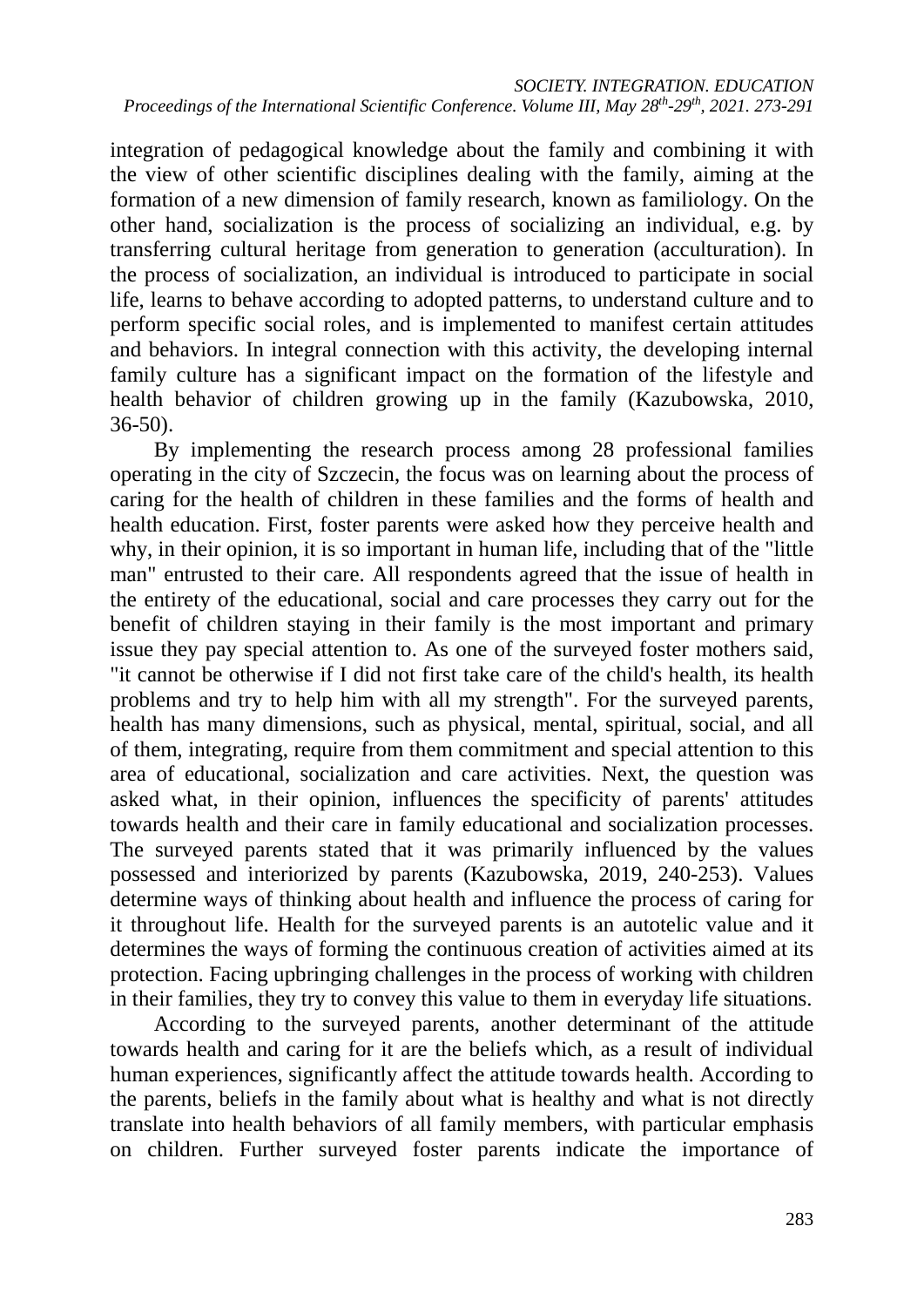possessed and well-established patterns of behavior, above all those derived from the family home, which set the norms of health behavior. The aforementioned patterns will directly influence the adopted attitudes and health behaviors and will be associated with identification with them. Referring to the substitute determinants of attitudes towards health indicated by the surveyed parents and the resulting pro-or anti-health behaviors, they could be compared with the concept of family epistemology or the eudaimonic concept of health that appears in recent years in the literature, explaining the shaping of health behaviors. Both concepts emphasize the essence of the family as a system and a specific ecological system in which individual elements that make up the family interact with each other, contributing to mutual development and feeling satisfaction, satisfaction with the joint functioning in a given family space. Next, the surveyed parents were asked about the awareness of the importance of responsibility for the health of their parents. All parents were definitely aware of the direct responsibility for their children's lives and health. Moreover, if they do not have sufficient knowledge on how to care for the health of children due to a specific disease entity, they turn to a specialist doctor for help in order to compensate for the effects of their disease. They also often turn to professional literature and specialist guides to better and more effectively fulfill the tasks related to caring for the health of children entrusted to them. Parents surveyed further talked about how they help children with various diseases to cope with in order to reduce the discomfort resulting from dealing with a given disease as much as possible. All of the 28 surveyed parents decided that they first tried to read the documentation of their child's illness in order to know how to deal with it. Then, knowing the medical recommendations, they do everything possible to fulfill them as meticulously as possible during the child's home. Several of the foster mothers said that they had to learn unfamiliar nursing activities, such as replacing a tube to help the baby breathe or enteral feeding. An interesting observation of these surveyed surrogate mothers was that, while they performed nursing activities, and other children accompanied it, it was these children who, after some time, already prompted themselves as to what should be done with a given child, and also signaled when a given activity was necessary. Interesting experiences were shared by the surveyed mothers in terms of coping with multiple diseases of the children raised. It required them to integrate specialist activities to help children effectively. If the surveyed surrogate mothers were convinced that there was a certain gap in knowledge about how to deal with cases of complicated disease entities, they asked the care coordinator to seek medical advice or participate in appropriate courses. Caring for health in the surveyed families is not only related to diseases in children. It also concerns educational activities aimed at forming pro-health behaviors in children. This involves, for example, establishing regular meal times for children, the way of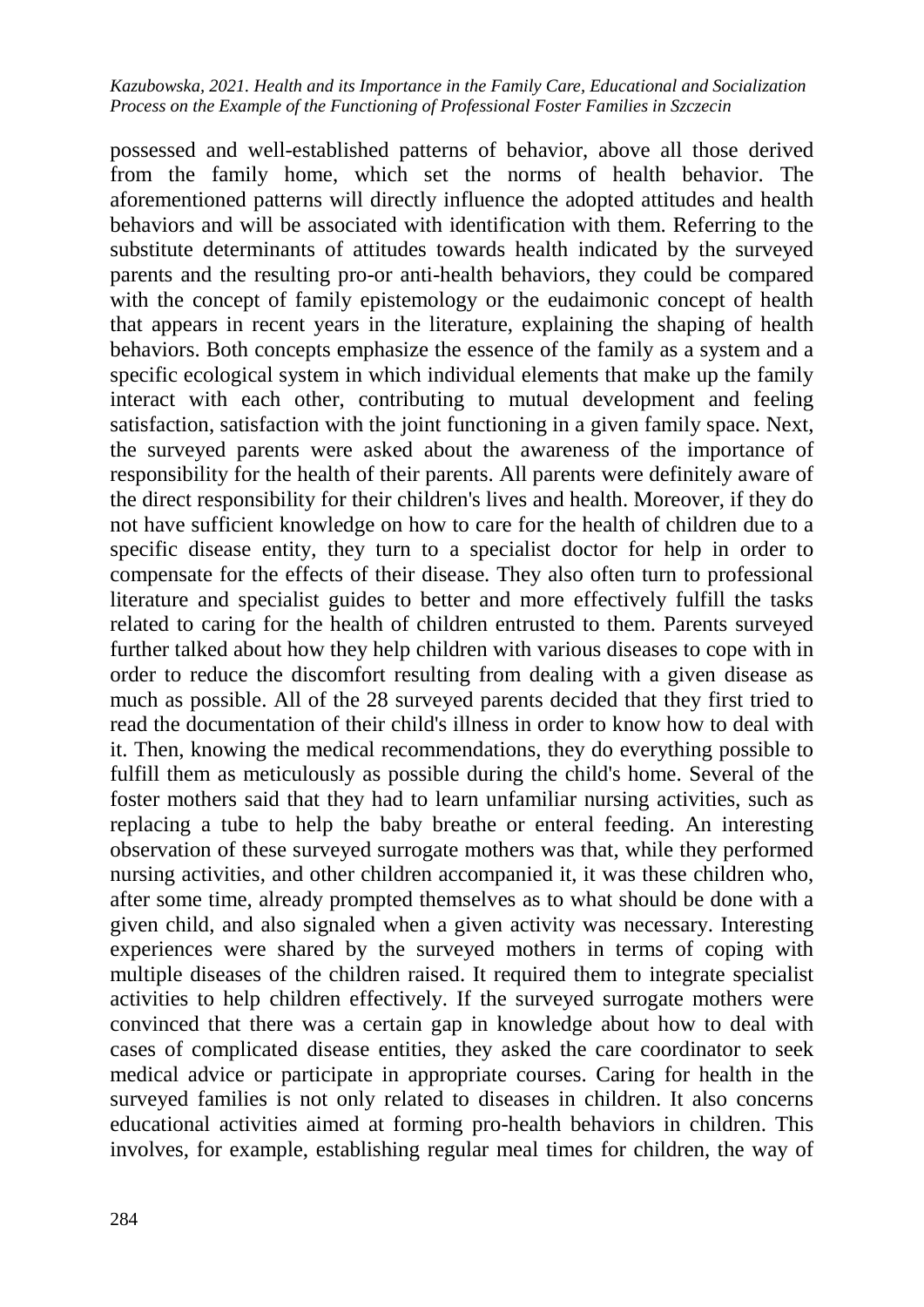eating meals and the activities preceding them, such as washing hands before meals. Also, as part of educational activities, children know what they eat, what is good for and why, for example, they cannot eat too much sweets. As part of health education, children are taught proper hygiene in families and they are made aware of the need to observe it. Foster parents indicate that children's psychosomatic disorders are a big problem for them. With these dilemmas, they turn to psychologists and psychiatrists to indicate how they should deal with, for example, an attack of aggression in children with FAS or those suffering from schizophrenia or autism. In the further part of the study, the respondents were asked about family mechanisms of forming health behaviors in children. According to the surveyed parents, it is primarily the modeling of children's behavior. Modeling in the light of socio-cognitive theories allows for effective impact on human behavior and forming the expected attitudes and actions of an individual. The following mechanisms take place in the modeling process: learning by observation, observing the positive or negative effects of someone's behavior, facilitating a reaction, or setting cognitive standards for one's own behavior or norms. In forming the health behaviors of children, one can also pay attention to the antecedents in the educational and socialization process. Antecendencies are signals, stimuli to act, which may take the form of souvenirs, signs, symbols or norms. There are many antecedents related to health in family educational, socialization and caring processes. Such an example is, for example, the lack of control of the child's diet, which may contribute to diabetes or obesity in the future. Another example of the antecedence of family upbringing and socialization is, for example, smoking by a parent may, in the long run, determine the child's use of cigarettes. Referring to the last example, the surveyed parents try not to smoke in front of their children, not to abuse alcohol or other stimulants. They try to show children the most appropriate health behaviors so that while observing them during their stay at their home, they can imitate them in perspective and understand why they should be done. All surveyed parents unanimously say that their educational and socialization activities towards their children in terms of health and the resulting health behaviors are aimed at increasing their chances for proper functioning. Foster parents do it consciously, believing that their actions in the trajectory of the child's future will allow them to use specifically imprinted information and socially recognized behaviors to create a constructive model of their life. Next, the surveyed 28 foster parents were asked what creates the most problems for them in the process of implementing educational, social and caring interactions in the context of health and education towards health. Parents recognized the negative attitudes and health behaviors of their children from their families of origin as the biggest problem. They claim that children under their care very often recreate behaviors originally remembered from their family home and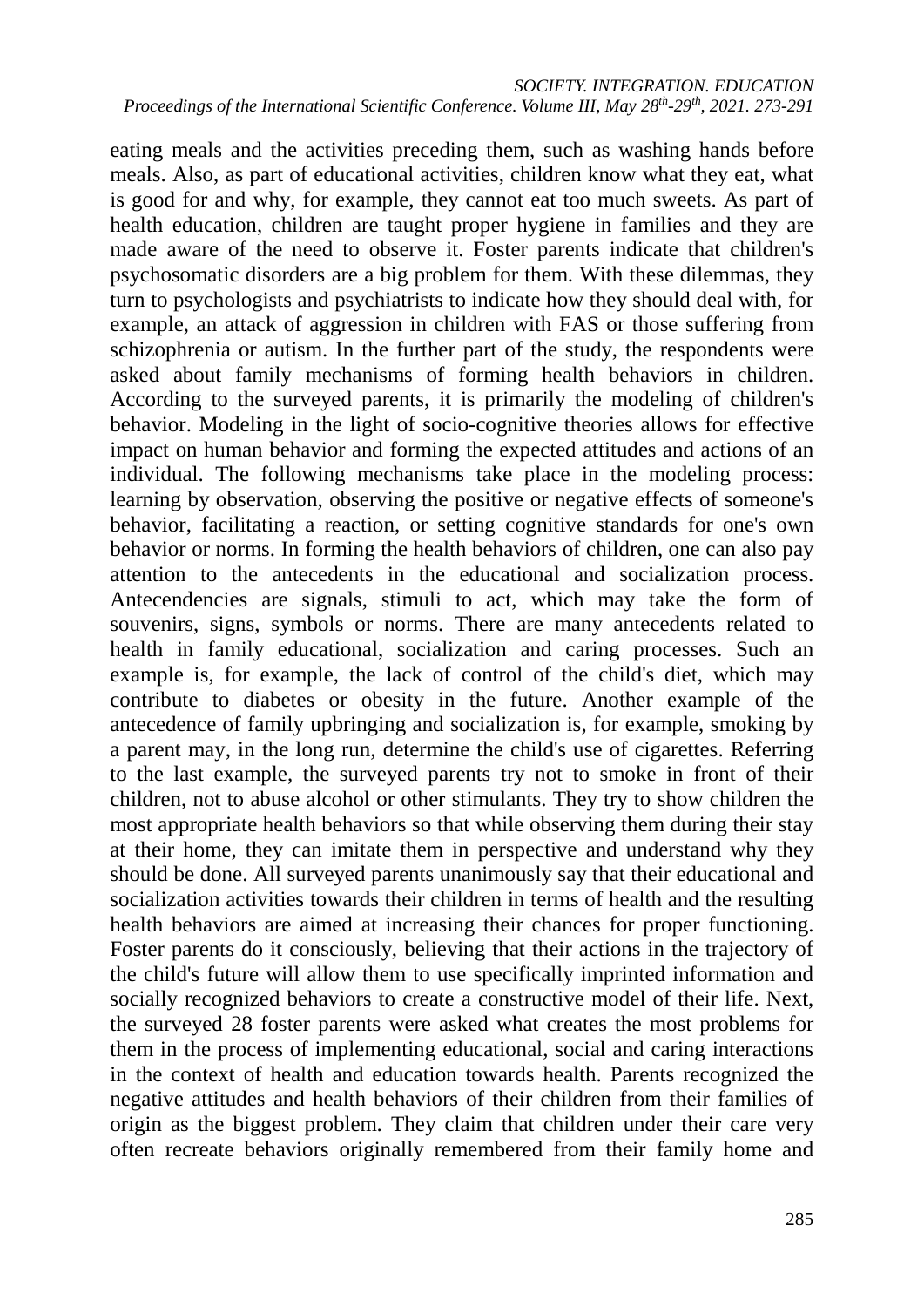observed in their biological parents. Another indicated problem is the lack of adequate knowledge on how to deal with various, sometimes highly interconnected health disorders in children, when they did not manage to obtain this knowledge during the course preparing them to act as a foster parent, and information obtained from care coordinators or social workers, psychologists or psychiatrists are insufficient for them. In addition, another problem pointed out by parents is of an ethical nature. By implementing educational and socialization processes in the family in the context of health and health education, the surveyed foster parents experience dilemmas when having a very sick child under their care and they themselves are aware of the advancement of the disease and its progression, experience trauma when they are unable to help the child and they are forced to watch his suffering. During the study of 28 foster families functioning in the city of Szczecin in terms of health and its importance in the spectrum of educational, social and care processes, the opinion of persons supporting parents in terms of the required standards was asked. In an interview with foster care coordinators, social workers, family assistants or doctors cooperating with the MOPR in Szczecin, they were asked how they assess educational, socialization and care work in the field of health and health education. Among the surveyed supporters of the surveyed professional foster families, 28, a positive assessment of them in terms of caring for health, forming positive attitudes and health behaviors is noteworthy. Some of them, even the surveyed coordinators or doctors, praised the surveyed foster parents for their great commitment and passion in performing their duties resulting from the tasks assigned to them. Without this, a large group of children in foster care in the city of Szczecin would not be in such good health as it can be seen by visiting individual foster families and watching their work. In the final part of the research process, the surveyed parents were asked how they evaluate themselves as foster parents in terms of health and forming health attitudes and behaviors of children in the process of family upbringing and socialization. All surveyed foster parents said that, regardless of the situation, they always try to fully use their knowledge, competences or skills to work with full commitment and dedication with the children entrusted to them in order to optimize their quality of life and, in the long run, to make their childhood happy and happy. The short analysis of the obtained data presented above seems to be very interesting cognitively, and from the perspective of practice, it becomes an area of creating new solutions and compensatory, preventive and improvement strategies.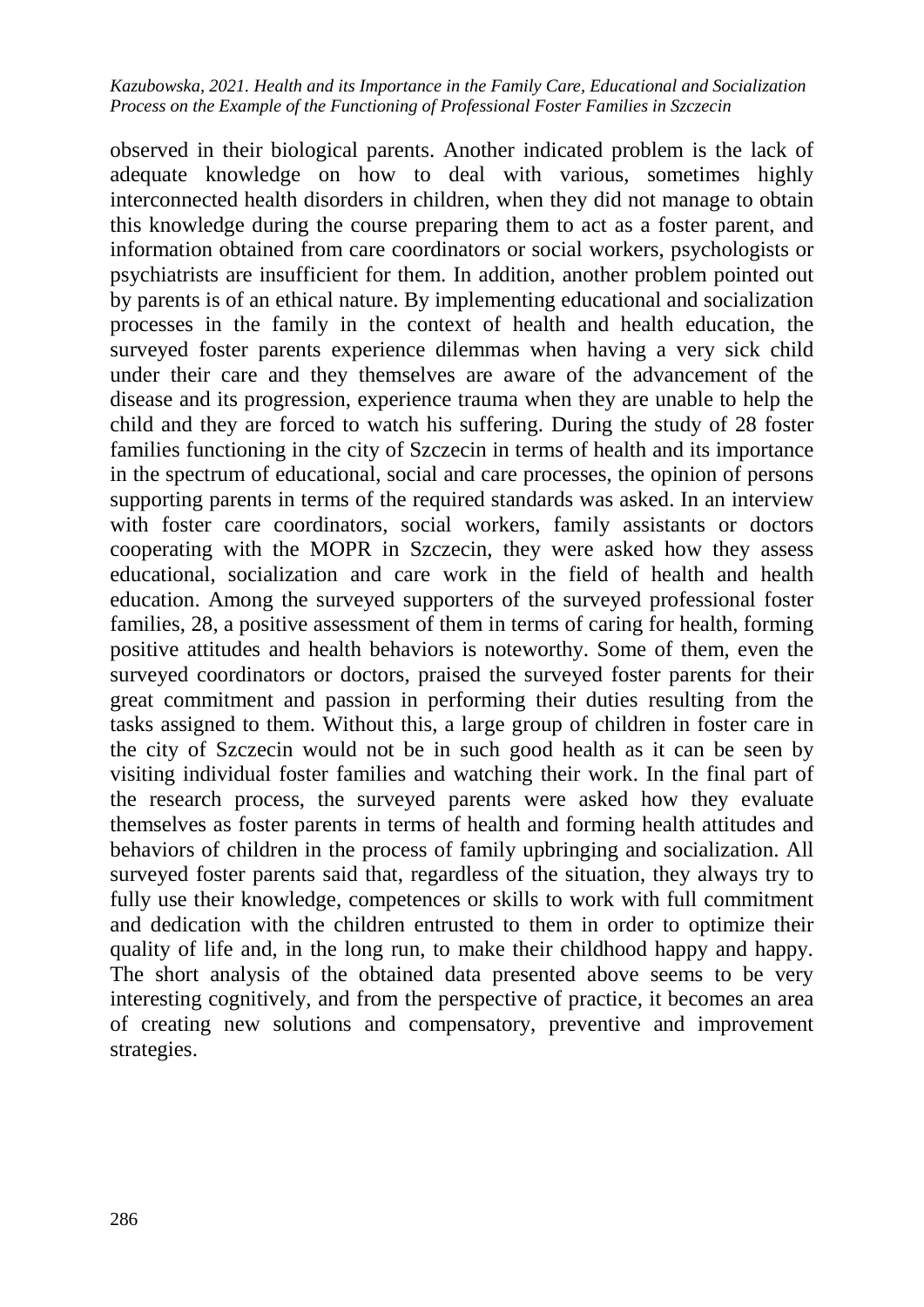### **Conclusions**

The analysis of the issue of the importance of health and the related health education carried out in the educational, socialization and care processes in professional foster families functioning in the city of Szczecin allows to conclude that all surveyed parents attach great importance to caring for the health of children in holistic dimension and forming their pro-health attitudes in the educational process they create. For the surveyed parents, health is an autotelic value, a process and a resource that needs to be cared for, nurtured and affirmed in a specific way. Foster parents would not show such a way of thinking about health and education for / for health if not for the personal maturity that characterizes them. The creator of the concept of personal maturity is Gordon Allport. In the literature on the subject, there are two ways of describing personal maturity. First, as an ideal model denoting a certain optimum of functioning towards which human development should aim (Tyszkowa, 1988, 8). The second way of describing personal maturity involves treating it as a process of changes within which the above-mentioned pattern is realized. It is a processual approach, therefore, reaching personal maturity is the process of becoming a mature person (Ryś, 1997; Rostowska, 2003, 49). Describing personal maturity, Maria Ryś distinguishes four basic dimensions, within which she indicates the features of a mature person. These dimensions include the quest to discover the truth, the maturity of the emotional sphere, relationships with others, values and ideals (Ryś, 1999). According to this author, a mature person is described by an attitude to seek the truth, both in discovering oneself and in getting to know the surrounding reality, including relationships with other people. This process is usually accompanied by gaining knowledge and experience, enabling a creative approach to changes taking place in the world. Within the second dimension, which is the maturity of the emotional sphere, an objective attitude towards oneself and emotional balance can be distinguished as features of a mature person. These features determine the ability to respond adequately to the events of emotional response, and at the same time the emotional balance coexists with the sense of security. A person with a mature personality in the third dimension is described by the ability to empathize, which is an important factor in creating mature relationships with others, and to intimacy, as well as having a proper hierarchy of values integrating the functioning of the personality. An appropriate hierarchy of values, determining the direction and commitment of human activity (including especially pro-social values such as altruism, kindness, sympathy for others, etc.) creates the fourth dimension of the approach to personal maturity adopted by Ryś (Ryś, 2011, 65-84). Having foster parents of personal maturity allows them to effectively and engaged in fulfilling marital and parental roles, including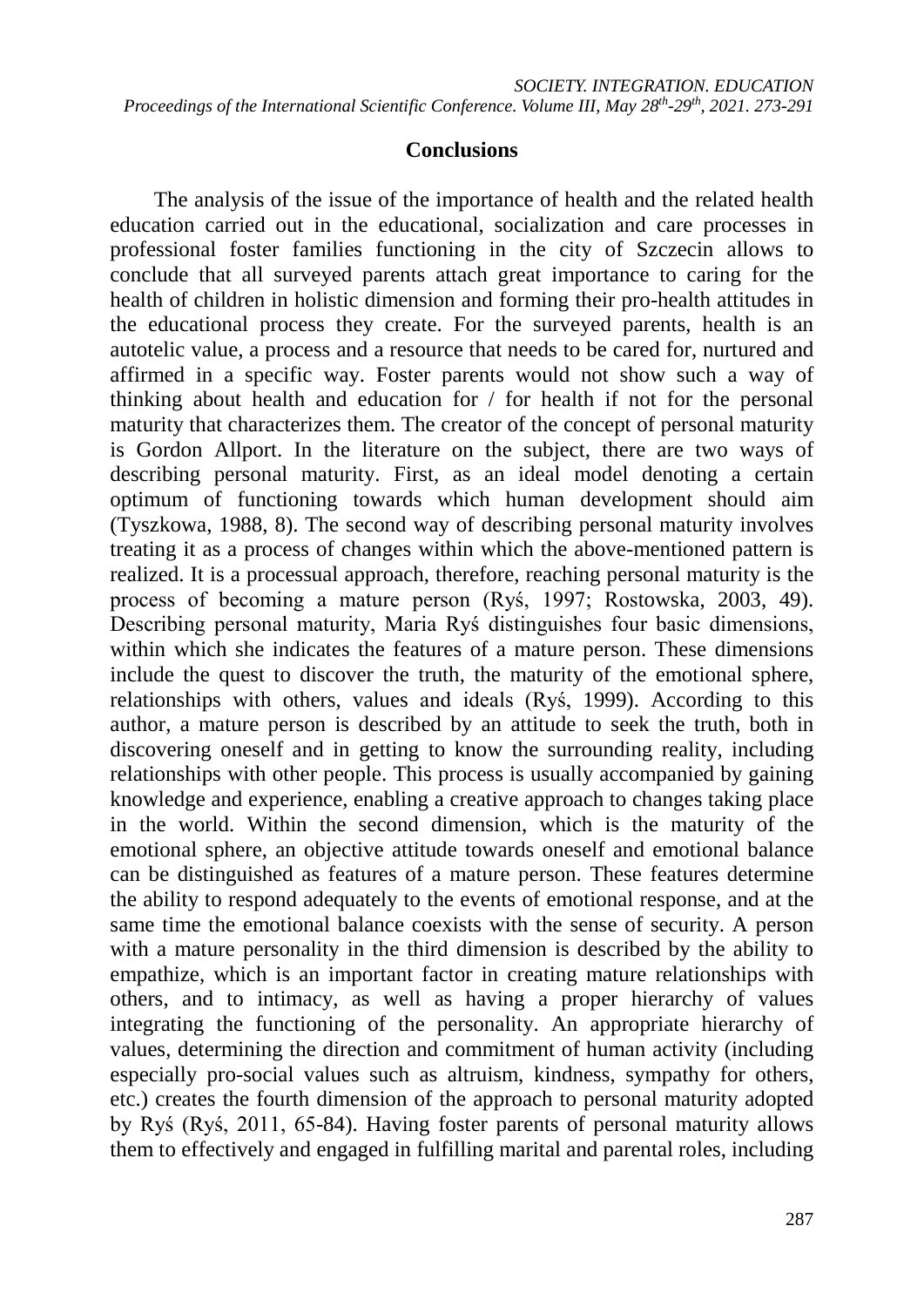the implementation of educational and socialization processes and care for children entrusted to them. The following conclusions can be drawn from the research on the importance of health in the family educational, socialization and care process at this stage of their interpretability:

- 1) Health in a multidimensional approach plays a significant role in the implementation of educational, socialization and care processes in the surveyed professional foster families,
- 2) By implementing all educational and socialization tasks in professional foster families, the process of axiologizing health in the family takes place,
- 3) Foster parents, during educational and socialization interactions, teach children pro-health attitudes by means of persuasion and modeling in everyday situations,
- 4) The process of education and health is constantly included in the process of upbringing, socialization and care in professional foster families,
- 5) Education to / for health carried out in professional foster families takes various forms and is related primarily to the resources of parents and children
- 6) The attitude of foster parents towards health education in their families is characterized by commitment, empathy, kindness and dedication to the child's affairs,
- 7) When implementing family educational processes to and for health, foster parents use various forms of support as well as the help of specialists, therapists, etc.,
- 8) Professional foster parents are characterized by personal maturity, which significantly allows them to effectively and multidimensionally implement the process of upbringing, socialization and care for the children entrusted to them,
- 9) For foster parents, caring for the health of children brought up in professional foster families is the primary aim of their work, saturated with a deep awareness of responsibility for them until they are cared for by them.

### **Summary**

Analyzing the importance of health in the perspective of family upbringing, socialization and care processes in 28 professional foster families functioning in Szczecin, she points out that parenthood is a multidimensional area of cognition. Following Lucyna Bakiera (Bakiera, 2020), the following aspects of parenting can be distinguished in this area: intrapsychic, interpersonal and contextual aspect of parenting. In the intrapsychic aspect, the personal experience of parenthood, the parent's identity, beliefs, norms and values can be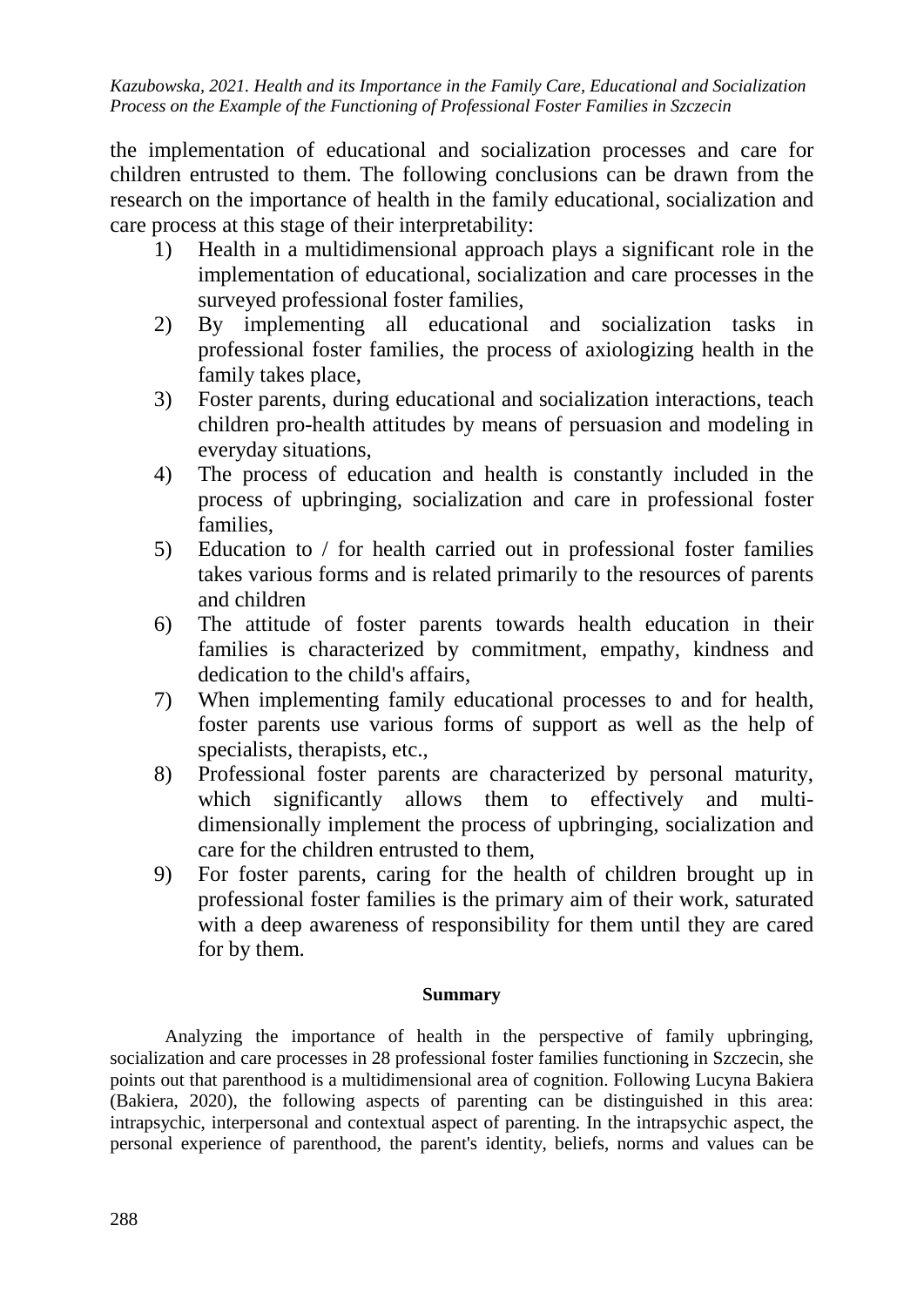#### *SOCIETY. INTEGRATION. EDUCATION Proceedings of the International Scientific Conference. Volume III, May 28th-29th, 2021. 273-291*

mentioned. In turn, in the interpersonal aspect, parent-child interactions and relations, models of care, upbringing and socialization in the family are mentioned (e.g. parental attitudes, parenting styles, reward and punishment system, educational atmosphere in the family). Finally, the contextual aspect of parenting includes the mother, father, and child's experience with the other parent, nuclear and extended family relationships, or the cultural background of parenting. In the literature on the subject, considerations on parenting are called parentology, which aims to optimize the processes of upbringing, socialization and care in the family, as well as learning about the experiences of adults who are parents, as well as the socio-cultural contexts of their activity and involvement in the child's growth. Parenthood is most often associated with care for the child, devotion to him and his problems, as well as with constant accompanying him in development. All this, therefore, belongs to the canon of features called by Goleman emotional intelligence (Goleman, 1999) and its process of forming in the course of family educational and socialization processes. Recalling the words of Eric Erikson (Ericson, 2002, 93), the creator of an interchangeable theory of psychosocial growth, who addresses adults (and above all parents) with the following appeal: *Do to another what will advance the other's growth even as it advances your own* - one might be tempted to paraphrase these words as follows: *Do to your child what will advance the other's growth even as it advances your own, even if it significantly exceeds your potential or if you encounter problems and difficulties during this growth*. In conclusion, it is worth emphasizing that these words should be addressed in a special way to parents in professional foster families who often have to deal with various problems and dilemmas, having deep hope for their perseverance and faith in the sense of what they do for the children entrusted to their care (Kazubowska, 2020, 37-54).

#### **References**

- Antonovsky, A. (2005). *Rozwikłanie tajemnicy zdrowia.* Warszawa: Instytut Psychiatrii i Socjologii.
- Aleskandrowicz, J. (1972). W poszukiwaniu definicji zdrowia*. Studia Filozoficzne*, *6*, 79-83.
- Bakiera, L. (2020). *Rodzicielstwo – ujęcie interdycyplinarne.* Poznań: Wydawnictwo Naukowe UAM.
- Bartalanffy, von L. (1984). *Ogólna teoria systemów.* Warszawa : PWN.
- Borzucka Sitkiewicz, K. (2010). *Promocja zdrowia i edukacja zdrowotna.* Kraków: Impuls.
- Demel, M. (1980). *Pedagogika zdrowia.* Warszawa : Wydawnictwa Szkolne i Pedagogiczne.
- Ericson, E. H. (2002). *Dopełniony cykl życia*. Poznań : Dom Wydawniczy "Rebis".
- Goleman, D. (1999). *Inteligencja emocjonalna*. Poznań : "Media Rodzina".
- Hancock, T., Perkins F. (1990). The Mandala of Health: A Conceptual Model and Teaching Tool. In J. R. Anderson, J. Kickbusch (Ed.), *Health Promotion. A Resource Book* (8-10)*.* Copenhagen : World Health Organization.
- Heszen, I., Sęk, H. (2012). *Psychologia zdrowia.* Warszawa: Wydawnictwo Naukowe PWN.
- Heszen- Celińska, I., Sęk, H. (2020). *Psychologia zdrowia. Wydanie nowe*. Warszawa: Wydawnictwo PWN.
- Jaczewski, A. (2001). *Biomedyczne i medyczne podstawy rozwoju i wychowania.* Warszawa: Wydawnictwo Akademickie Żak.
- Janke, A. (2008). *Wychowanie rodzinne w teorii i praktyce.* Toruń: Wydawnictwo Edukacyjne "Akapit".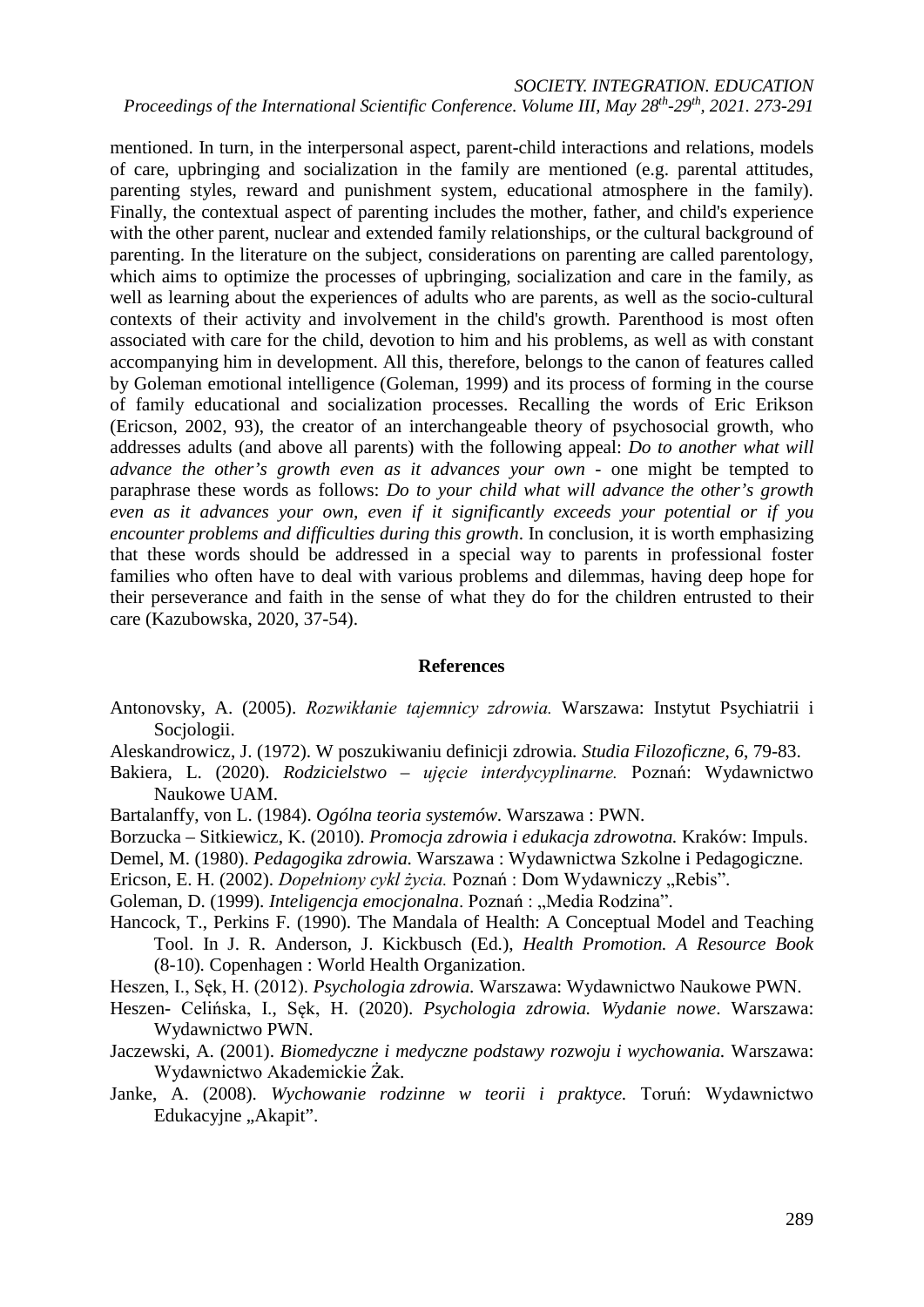- Kawula, S. (2012). *Pedagogika społeczna dziś i jutro.* Toruń: Wydawnictwo Edukacyjne Akapit.
- Kazubowska, U. (2019). Values in the family the specificity and transfer in the process of forming the identity of the child. *Society. Integration. Education. Proceedings of the International Scientific Conference May 24th-25th, Rezekne, Rezekene Academy of Technologies,* 240-253.
- Kazubowska, U. (2020). Problems and chellenges to foster parent in their caring- upbringingsocializing work in foster families. In B. Górnicka, J. Brągiel (Ed.), *Parenting and its various faces* (37-54)*.* Opole : Wydawnictwo Uniwersytetu Opolskiego.
- Kazubowska, U. (2010). Rodzina jako najważniejsza przestrzeń kształtowania się systemu wartości i tożsamości dziecka. In W. Muszyński (Ed.), *Wartości w rodzinie. Ciągłość i zmiana* (36-50). Toruń : Wydawnictwo Adam Marszałek.
- Keyes, C.L.M., Ryff, C.D., Shmotkin D. (2002). Optimizing well- being: The empirical encounter of two traditions*. Journal of Personality and Social Psychology, 82*, 107-122.
- Mazurkiewicz, E. (2003). Diagnostyka w pedagogice społecznej. In T. Pilch, I. Lepalczyk (Ed.), *Pedagogika społeczna : człowiek w zmieniającym się świecie* (51-70*).* Warszawa: Wydawnictwo Edukacyjne "Żak".
- Parsons, T. (1978). *Action Theory and the Human Condition.* New York: Free Press
- Praszkier, R. (1992). *Zmieniać nie zmieniając: ekologia problemów rodzinnych.* Warszawa: Wydawnictwa Szkolne i Pedagogiczne.
- Radlińska, H. (1951). *Egzamin z pedagogiki społecznej.* Łódź: Zakład Narodowy im. Ossolińskich.
- Rostowska, T. (2003). Dojrzałość osobowa jako podstawowe uwarunkowanie ujęcia małżeńskiego i rodzinnego. In J. Janicka, T. Rostowska (Ed.), *Psychologia w służbie rodziny* (45 -55). Łódź: Wydawnictwo UŁ.
- Ryff, C.D. (2017). Eudaimonic well-being, integrality and health. Recent findings and future directions*. International Review of Economics*, *64*, 159 – 178.
- Ryff, C.D. (2018). Well being with soul: Science in pursuit of human potential. *Perspectives on Psycholigical Science, 13*, 242 -248.
- Ryś, M. (1997). *Ku dojrzałości osobowej w małżeństwie.* Warszawa: Centrum Medyczne Pomocy Psychologiczno-Pedagogicznej MEN.
- Ryś, M. (1999). Ku dojrzałości osobowej. In K. Ostrowska, M. Ryś (Ed.), *Wychowanie do życia w rodzinie. Książka dla nauczycieli, rodziców i wychowanków* (22-33). Warszawa: Centrum Pomocy Psychologiczno-Pedagogicznej MEN.
- Ryś, M. (2011). Kształtowanie się poczucia własnej wartości i relacji z innymi w różnych systemach rodzinnych. *Kwartalnik Naukowy Fides et Ratio 2, 6,* 65 – 84.
- Schütz, A. (2006). Potoczna i naukowa interpretacja ludzkiego działania. In A. Jasińska Kania, L. Nijakowski, J. Szacki, M. Ziółkowski (Ed.), *Współczesne teorie socjologiczne (t.2)* (137-192)*.* Warszawa: Scholar.
- Selingman, M.E.P. (2005). *Prawdziwe szczęście.* Poznań :Wydawnictwo Media Rodzina.
- Słońska, Z., Misiuna, M. (1993). *Promocja zdrowia. Słownik podstawowych terminów.*  Warszawa : Agencja Promo-Lider.
- Straus, R. (1999). Medical sociology: a personal fifty year perspective. *Journal of Health and Social Behaviour, 40,* 110-115.
- Syrek, E. (2008). *Zdrowie i wychowanie a jakość życia. Perspektywy i humanistyczne orientacje poznawcze.* Katowice: Wydawnictwo Uniwersytetu Śląskiego.
- Tatarkiewicz, W. (1979). *O szczęściu.* Warszawa: Państwowe Wydawnictwo Naukowe.